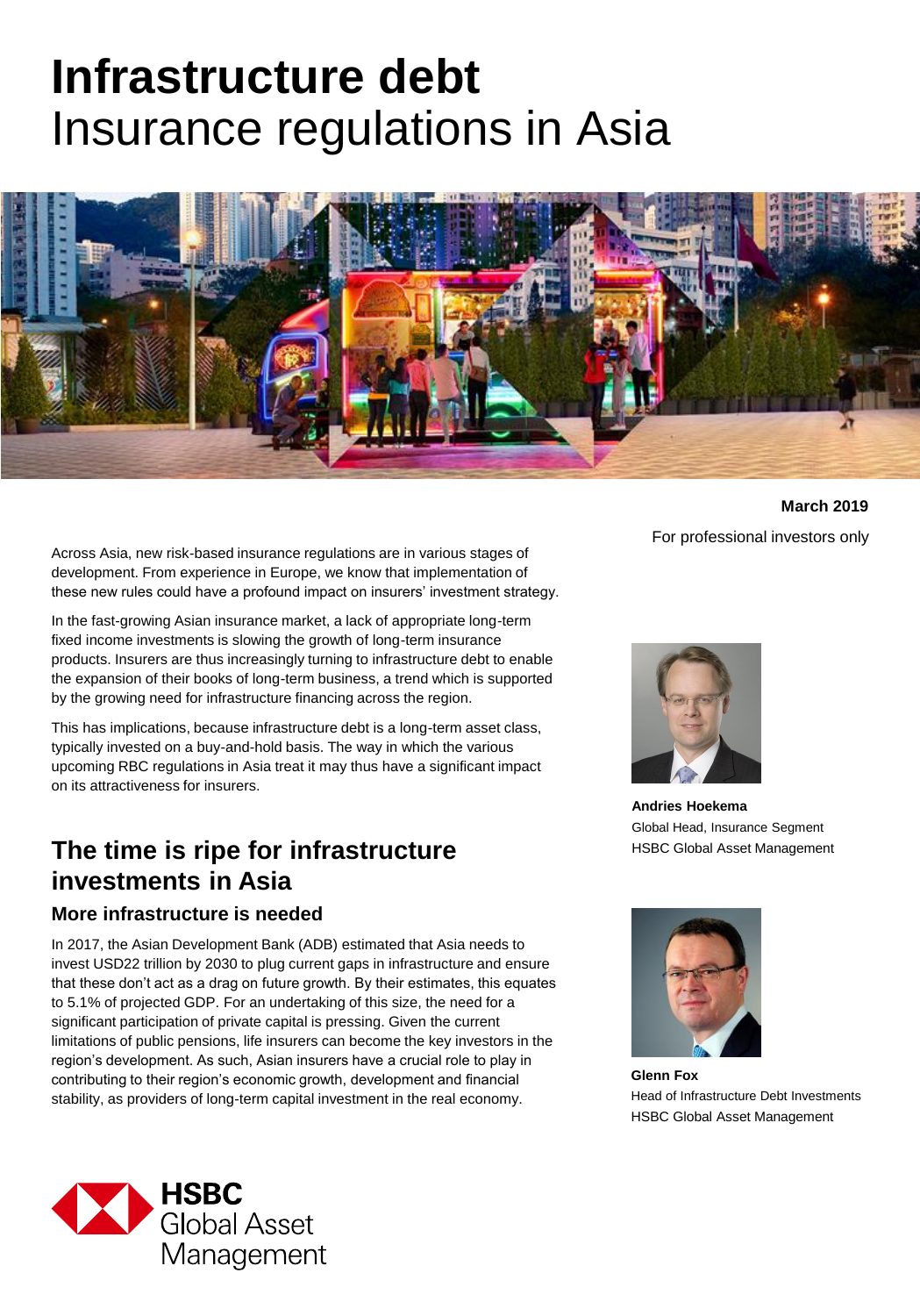## **More long-term investments are needed**

In Asia, the increase in living standards associated with a burgeoning middle class has heightened life expectancy and has helped create strong demand for both life insurance and retirement savings products. In many countries, this is bolstered by demographic trends, and by the lack of comprehensive coverage provided by the public pension system. Although of course business growth is a good thing in itself, it is becoming a somewhat prevalent and complex issue for insurance firms.

It is difficult for insurers to fully meet the needs of this fast-growing market without opening significant duration gaps on their balance sheets because of the limited availability of long-dated fixed income assets in many Asian markets. Currently, insurers invest substantially in medium maturity securities to add duration to their investment portfolios. To a degree, this approach works on a present-value basis, but it results in insurers running a significant (and persistent) interest rate risk.

In turn, this gap poses an important barrier to growth, from both an economic and a regulatory perspective. All long-term insurers have a finite risk appetite and they will have a limit to the amount of interest-rate risk they are prepared to take. In addition, regulatory capital systems for insurance companies often have a capital requirement for interest-rate risk. This means the regulatory capital constraint driven by the duration gap will become more pronounced as countries move to risk-based-capital regulatory systems.

This is where infrastructure investments come in. Indeed, the characteristics of infrastructure debt make it uniquely complementary to life insurers' investment objectives, providing an excellent tool for liability matching, volatility control and yield enhancement by capturing a premium over liquid fixed income instruments of an equivalent credit quality and maturity.

# **Infrastructure debt has the right characteristics**

## **Long duration**

Infrastructure assets have a long life, and senior debt maturities can reach forty years or more. Putting credit risk aside for a moment, the cash-flow profile of infrastructure assets has a unique complementarity with a life insurer's liability profile, which cannot easily be replicated through other forms of non-sovereign issuance. To some extent, it can mitigate the difficulties presented in Asia by the lack of long-dated assets other than government debt, and by the relative underdevelopment of financial derivatives markets.

### **Illiquidity premium and cash-flow stability**

In addition, by acquiring high-quality infrastructure assets in local currency, insurers could better achieve their objective of cash-flow matching the long end of their liabilities, with higher-yielding assets than government debt – and without taking on unwanted currency risk.

## **Creditworthiness**

Whilst public data on infrastructure debt is relatively sparse, Moody's and Standard & Poor's have compiled comprehensive data repositories for project finance loans from respective consortia of participants in the project finance market, covering an extensive time period since the early 1980s. Both rating agencies estimate that the data collected covers more than 60% of all project finance originated.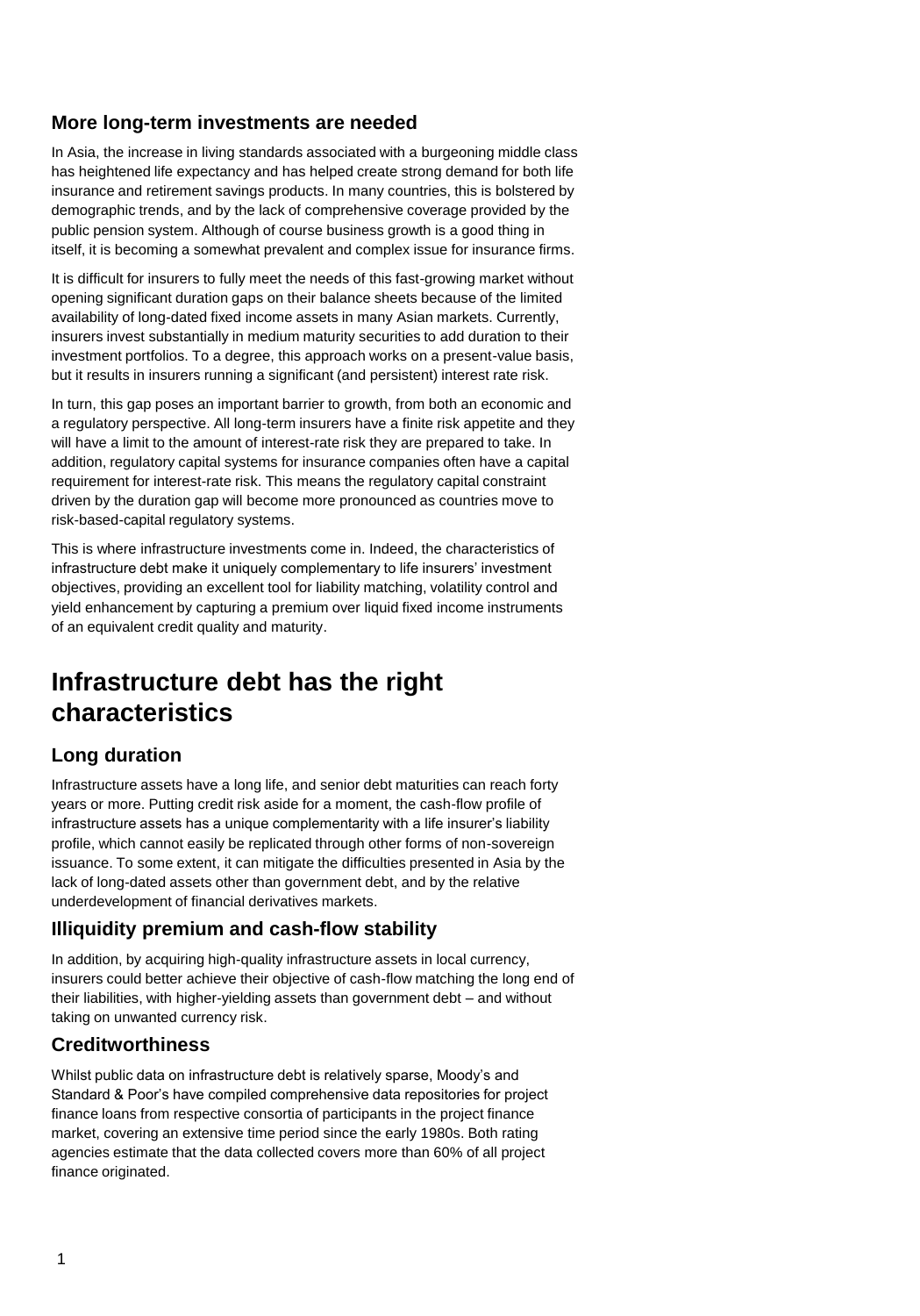The most important findings of the Moody's 2018 global project finance study are listed below:

- Infrastructure project debt has exhibited cumulative default rates which are lower than corporate bonds of equivalent credit quality, and are on average consistent with low investment-grade credit quality (Figure 2).
- Marginal default rates fall over time, from levels consistent with high speculative-grade credit quality, and towards levels consistent with the single-A rating. In contrast, the trend for corporates is stable.
- Average ultimate recovery rates are high, averaging 80%.

#### *Figure 1: Overall cumulative default rate*



Source: Moody's Investors Service, September 2018

#### *Figure 2: Average Baa-rated credit loss rates, 1983-2017: corporate infrastructure & project finance debt securities vs. non-financial corporate issuers*



Source: Moody's Investors Service, September 2018

#### **Default and credit loss rates evolve over time, and past rates are no guarantee of future rates**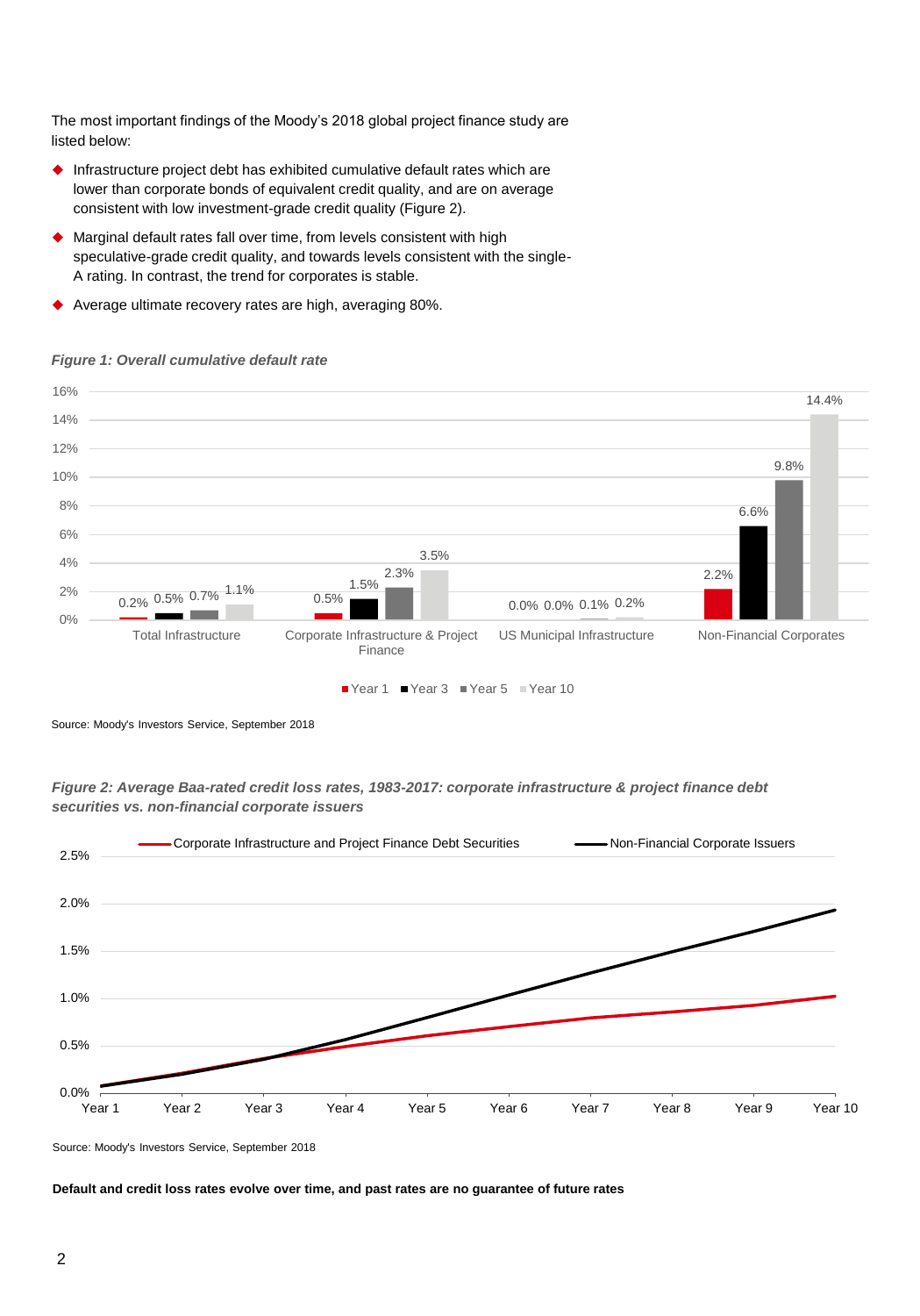## **Stable and robust characteristics**

Because of the nature of the projects, infrastructure debt exhibits characteristics and structural protections not commonly found in listed corporate bonds, such as:

- ◆ The use of a legal structure to specifically ring-fence the assets being financed, whose net cash flows will be the only source for servicing and repaying the debt;
- Contractual arrangements designed to manage and allocate transaction risks to the most suitable parties (e.g. construction risk substantially transferred to a construction contractor);
- ◆ Long-term regulated or contractual cash-flows, often with explicit or implicit government backing;
- Detailed financial model used to evaluate the resilience to severe downside stress scenarios, and extensive due-diligence reports for the benefit of the lenders;
- Strong forward-looking covenant structure which controls the scope of the project and allows proactive performance monitoring and access to management over the life of the financing (providing potential early signals in case of a project's deterioration);
- $\blacklozenge$  Seniority in the capital structure that offers a strong first-ranking security package over the assets financed; well documented step-in regime and intercreditor arrangements, providing creditors with greater power to alter the outcome in case of default;
- The strategic or essential nature of the project typically underpins its operational sustainability and, in certain situations, may include scope for government intervention and support.

### **Diversification benefits to any portfolio**

Many of the characteristics discussed above underpin the resilience of the asset class and its robust credit characteristics, and partly explain its lower correlation with both business cycles and other markets. Significant empirical evidence also supports the claim that infrastructure debt has historically been less volatile than corporate debt of an equivalent rating and maturity. As a result, analysing the impact of including infrastructure debt into an insurer's asset allocation typically tends to show an improvement in risk-adjusted expected returns.

However, we don't think this is the best measure of infrastructure debt's diversification benefits, for several reasons.

First, the asset class is typically employed as part of a portfolio of matching assets that are held against long-term liabilities. Its role is to provide yield enhancement and credit-risk diversification more than a reduction of mark-to-market volatility.

Second, the assets are usually purchased and accounted for on a buy-and-hold basis. If the insurer applies amortised cost accounting, the value of the assets will not fluctuate alongside financial markets. To the extent infrastructure debt is a replacement for lower-yielding matching assets that were also accounted for at amortised cost, there will be no reduction of P&L volatility for the investor.

Rather than the reduction in overall portfolio volatility, we therefore think that the reduction in portfolio expected loss is a more useful measure of the diversification effect of infrastructure debt. It captures both the credit diversification benefits and the higher expected recovery rates of infrastructure debt which, as we saw earlier (Figures 1 and 2), are both well-documented.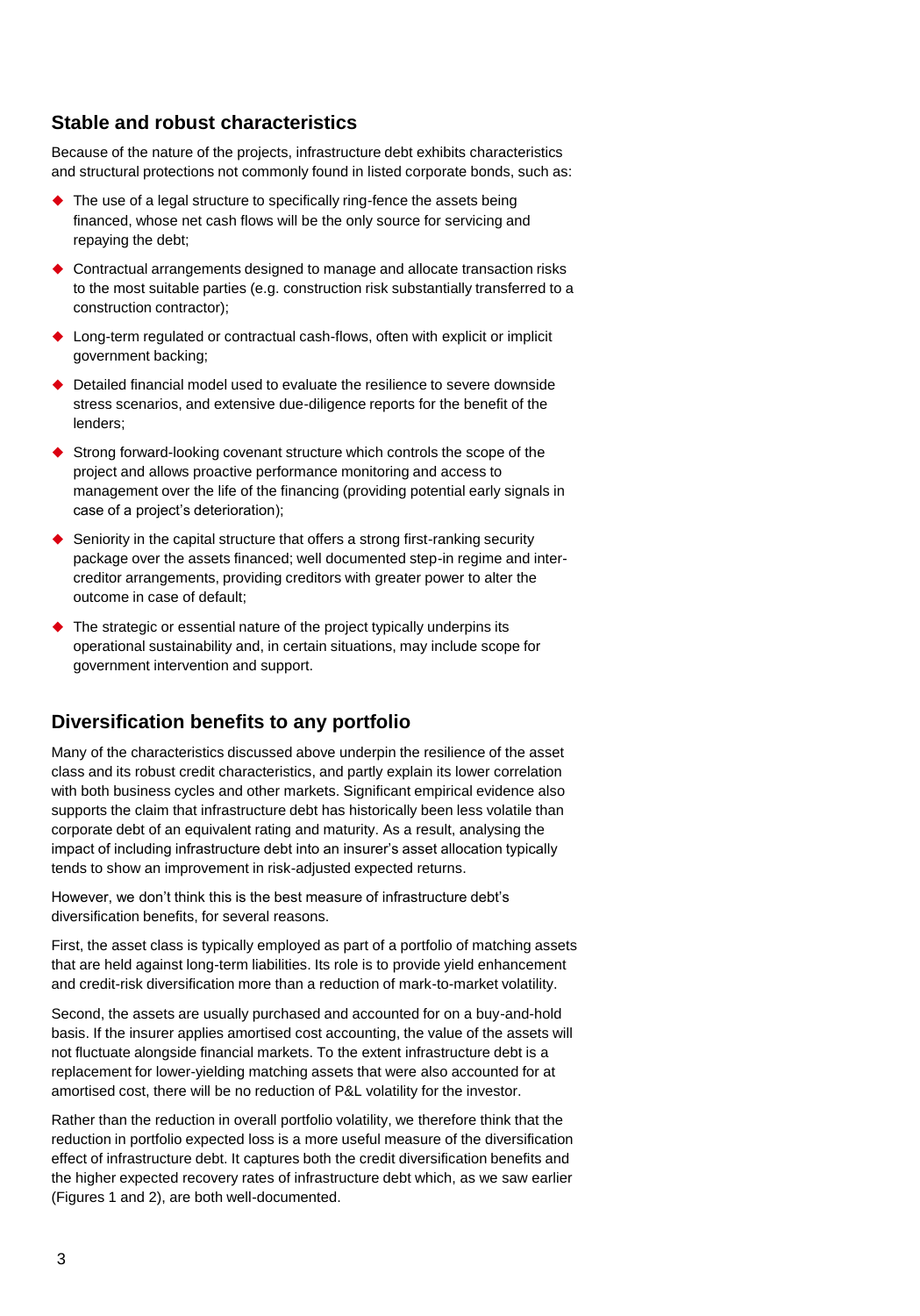# **How Infra Debt is treated in Europe**

Europe has introduced specific, lower regulatory capital requirements for wellstructured projects, because of the importance of infrastructure for countries' economic development and the regulators' wish to encourage long-term investors (such as life insurers) to finance infrastructure. The default and recovery statistics of high-quality infrastructure projects are such that they justify lower capital requirements.

In Europe, Solvency II thus has a special set of capital charges for infrastructure debt and equity which "exhibit a better risk profile than other equity or debt instruments" for high-quality projects that satisfy a list of requirements in terms of structure and soundness. To enable this, European regulator EIOPA has created a separate Qualifying Infrastructure Investment asset class. The Qualifying Infrastructure Investment calibration defines structural tests for each new potential investment, which focus on the project's ability to generate predictable cash-flows and withstand stressed conditions, and explore the regulatory environment and the contractual provisions protecting investors. The calibration also provides a clear risk-management framework for the investments and their long-term management. Investments where risks cannot be properly identified, managed and monitored are excluded from the treatment.

EIOPA's introduction of a separately-defined infrastructure asset class has already had a significant positive impact on infrastructure investments in Europe. Its clear and consistent definition of "high-quality" projects provides helpful guidance, not only for insurance investors, but also for procurers, arrangers and sponsors when structuring and bringing projects to the market. This has created a virtuous cycle of improving credit quality, comforting investors in the knowledge that they are purchasing sound assets from a risk and regulation standpoint. We expect the next step will be to incorporate sustainability in prudential requirements as the European Commission's recent Action Plan on financing sustainable growth is looking to explore how banks and insurance companies can contribute to funding projects that will ensure the transition to a more sustainable economy, where justified from a prudential point of view.

In Asia, regulators are still developing equivalent systems, and consulting with the industry, but preliminary trends are encouraging for infrastructure investments.

# **Asian Regulatory environment – trends and overview**

A number of Asian countries are working on new regulatory capital regimes for insurers, typically referred to as risk-based capital (RBC) systems. Singapore has had a version of RBC in place since 2004, Australia implemented LAGIC in 2014 and China has recently implemented C-ROSS. Other countries with RBC regimes in place include South Korea, Thailand, Indonesia and Malaysia. A number of countries are working on revisions. Below we discuss some of the developments in Singapore and Hong Kong as they pertain to infrastructure debt.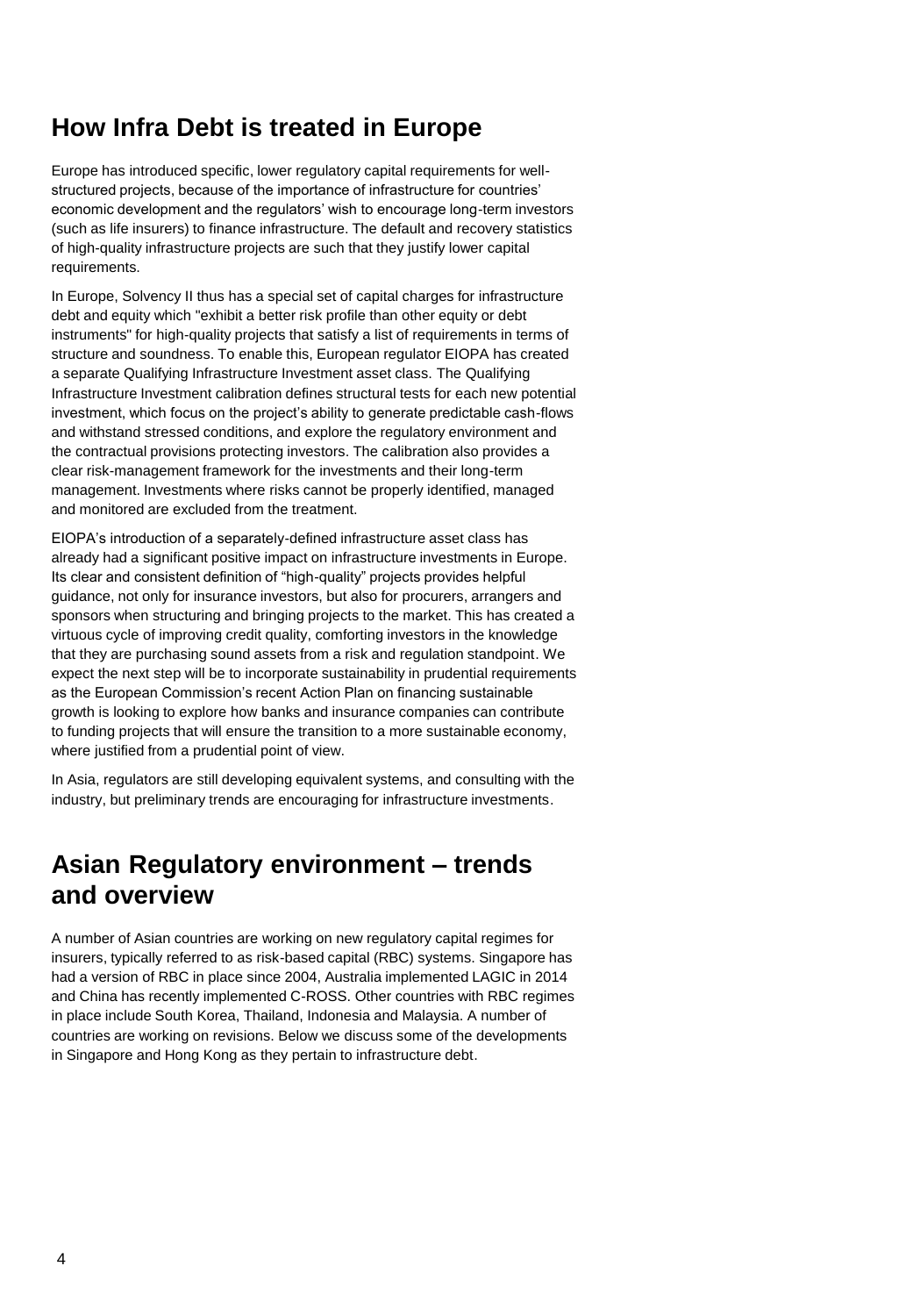#### **Singapore**

RBC2 in Singapore has been in development for several years. Two Quantitative Impact Studies (QIS) and three consultations have been completed so far, and implementation is planned for 1 January 2020. Whilst no specific treatment for infrastructure debt has been finalised to date, the Monetary Authority of Singapore (MAS) has agreed to consult the industry on the possibility of developing a capital treatment which would facilitate infrastructure investments. This could be done through specific capital treatment for high-quality projects, similarly to Solvency II, or through the creation of a diversification benefit in the aggregation formula for capital charges.

RBC2's latest draft also contains a proposal for the Matching Adjustment (MA) treatment of portfolios designed to back specific pools of liabilities. The proposed criteria for eligible assets are more flexible than those in Solvency II but, as with the European capital requirements, fixed income assets with prepayment risk will only benefit from cash-flow recognition up to the first call date. It is typical for long term fixed rate infrastructure debt to provide for a make-whole (prepayment penalty) for investors in the event of voluntary prepayment. This provides a substantial disincentive to prepay. There are, however, some circumstances (particularly tax and force majeure type events) that can lead to prepayment at par. Each investment may therefore need to be analysed to determine whether it would qualify for the MA. The MA spread is calculated by taking the credit spread over the risk-free rate and deducting the part of the credit spread that compensates for default risk and downgrade risk. In Solvency II, that compensation is known as the fundamental spread (see chart below).



*Figure 3: Derivation of MA spread from yield of the matching portfolio*

Source: HSBC Global Asset Management, as of 15 March 2019

For non-MA portfolios, another component in RBC2 is currently under consideration which could be supportive of infrastructure investments: the Illiquidity Premium (IP). This is a spread to be added to the liability discount curve for non-MA portfolios. In RBC2's latest iteration, the IP is calculated by taking the credit spread over the riskfree rate and deducting 50% of that spread (Figure 4). This adjustment is calculated using a generic reference portfolio of bonds based on the holding of the insurance industry as a whole. For RBC2, MAS has determined the Reference Spread to be 110bps and therefore the Illiquidity Premium will be 55bps<sup>1</sup>. The actual spread will be added to the discount curve at insurance fund level based on the Strategic Asset Allocation approved by the insurer's Board for each insurance fund. This is different from Solvency II, where the same spread (Volatility Adjustment) is added to the discount curve of every liability except eligible Matching Adjustment liabilities.

**1** *MAS, Technical Specifications for RBC 2, 7 September 2018*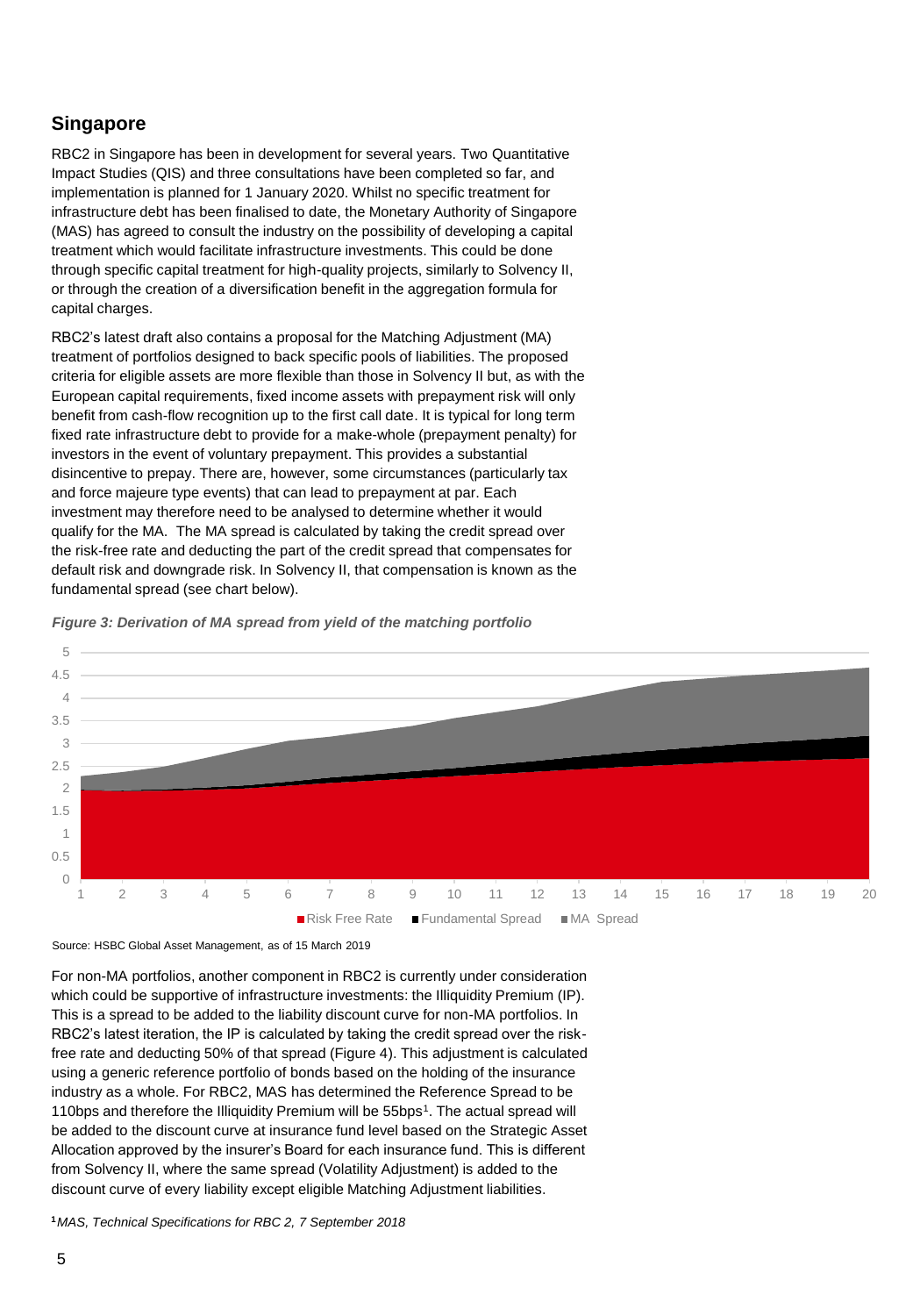

#### *Figure 4: derivation of the Illiquidity Premium from reference-portfolio yields*

Source: HSBC Global Asset Management, as of 15 March 2019

## **Reviewing the opportunity of using insurers' portfolios vs. industry-level holdings**

Interestingly, the European Commission has asked EIOPA to investigate the impact of using a Volatility Adjustment based on individual insurers' own portfolios – the equivalent measure to the Illiquidity Premium in RBC2. It wants to know whether it would make sense to amend the calculation to more accurately reflect insurers' actual investment portfolios.

#### *European Commission, "Request to EIOPA for technical advice on the review of the Solvency II Directive" 3.2 a) Volatility adjustment*

EIOPA is asked to provide an assessment of the quantitative impact on the calculation of the best estimate and the solvency position of insurance undertakings of the following approaches for the calculation/application of the volatility adjustment:

- Approach 1: the application of an adjustment that takes into account the illiquidity features and/or duration of insurers' liabilities, while maintaining the current concept of representative portfolios. That adjustment may rely on different "application ratios";
- Approach 2: the application of an adjustment that takes into account the weights of own assets holdings of each insurer; that adjustment may rely on different "application ratios" depending on the level of cash-flow matching of insurance liabilities portfolios. When applying this approach, EIOPA should specify the assumptions regarding diversification benefits in the calculation of the Solvency Capital Requirement.

In addition, EIOPA is asked to review the functioning of the increased volatility adjustment per country given its purpose and suggest amendments to the measure where necessary.

EIOPA's investigation will do little to change the mind of the MAS one way or another in terms of the Illiquidity Premium, but it is a noteworthy parallel.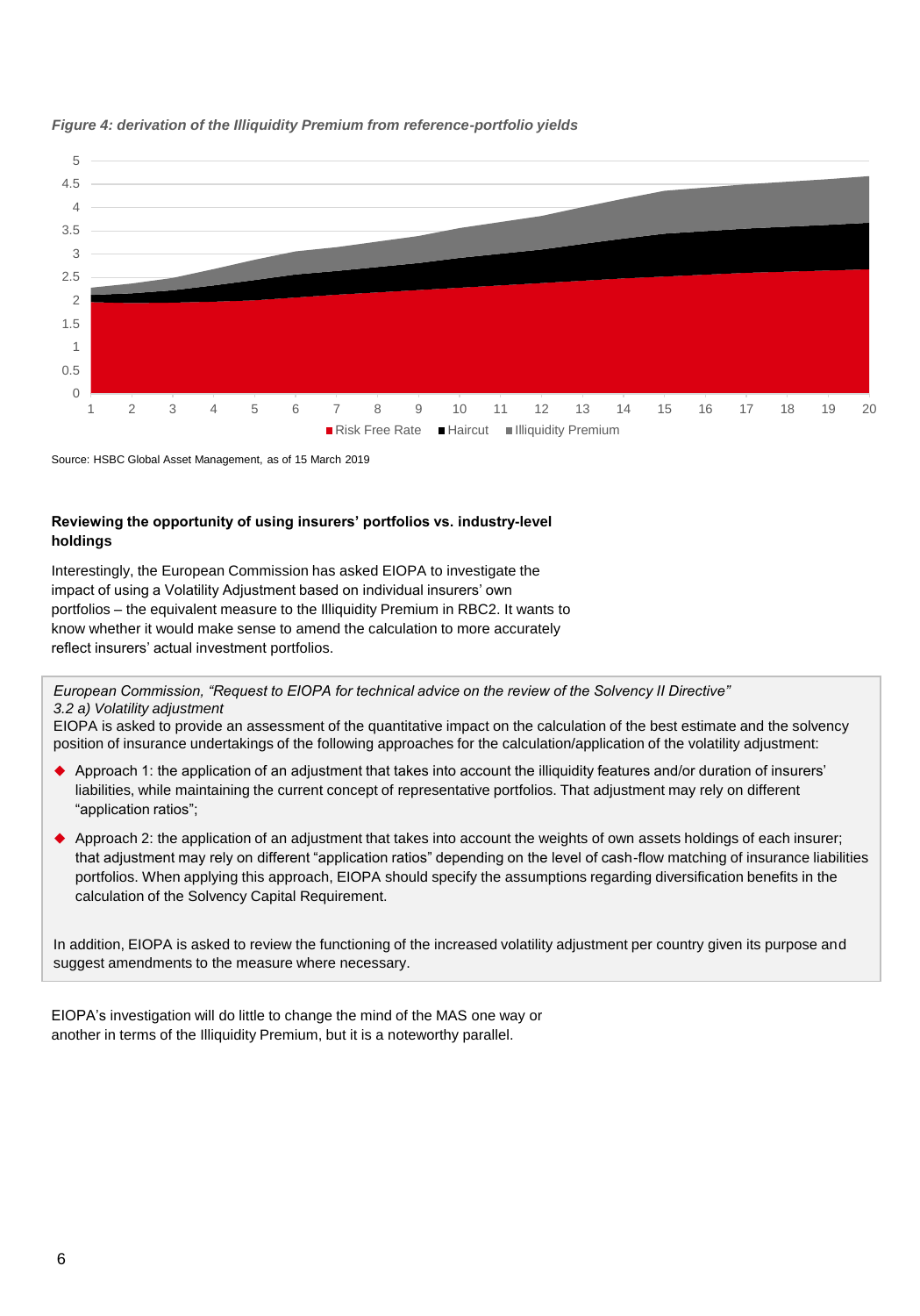## **Hong Kong**

Hong Kong has also been working towards a new RBC system for several years, although it has taken a different route from Singapore: at the same time as laying the groundwork for a new capital standard, Hong Kong decided to establish a new regulatory authority for insurers.

With the Insurance Authority (IA) now in place, the pace has picked up in developing the new HK RBC regime. A second Quantitative Impact Study (QIS) was submitted in late 2018, and a third QIS is expected by mid-2019.

The second QIS contains a specific requirement for insurers to list details of their infrastructure investments in the reporting template – both in equity and debt. Whilst QIS2 does not state any specific capital requirements for infrastructure investments, the request for this information could suggest that the IA is interested in the asset class, perhaps in order to decide whether it warrants work on a separate capital charge. Yet information on insurers' current positions – albeit valuable – only paints part of the picture. Many investors plan to significantly increase their exposure to infrastructure investments in the coming years, which will hopefully be captured in future consultations.

In parallel, the second QIS includes a module for Matching Adjustment portfolios, which did not feature in previous drafts. The proposed treatment of debt instruments contains an interesting clause pertaining to assets with prepayment risk: "For the purpose of eligible asset assessment, assets which include call options would not be deemed eligible to back liabilities included in the MA portfolio, unless it can be demonstrated that the exercise of the option does not imply a loss to the insurer and that the matching of the liability cash-flows can be maintained." Whilst no detailed interpretation is available, this language could open the door for the inclusion of infrastructure debt assets with spread compensation (or equivalent) clauses in MA portfolios.

Similarly to Solvency II and Singapore's RBC2, QIS2 also contains a Volatility Adjustment component. As with Solvency II and RBC2, it is a single spread derived from a reference portfolio. This single spread is set at 32bps up to the Last Liquid Point, before tapering down to zero, though QIS2 also requests insurers to model their adjustment with a spread of 65bps, to test the potential impact of a dynamic Volatility Adjustment.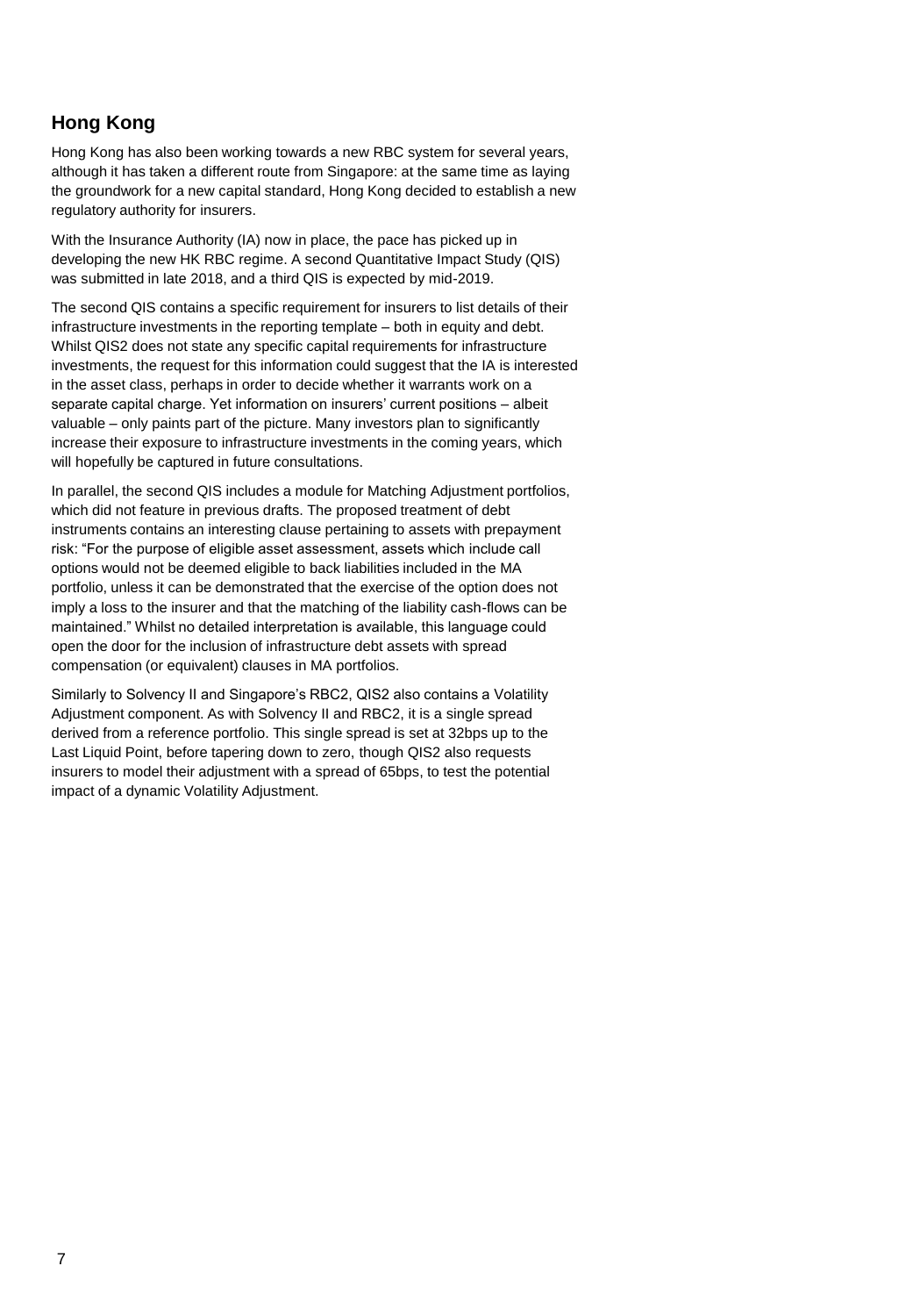# **Conclusion**

There is a clear need for long duration assets for Life insurers in Asia, and the credit characteristics of infrastructure debt should make it a prime contender. Whilst the relative lack of projects of a high enough quality for Life insurers to invest in currently limits the opportunities, governments, regulators and multilaterals such as development banks are intent on developing supportive cross-border policy, legislation and regulation. As they aim to provide a more consistent and transparent framework for long-term private investment, to improve project pipelines and preparation, to bring more depth and liquidity to regional capital markets, and to incentivise long-term, illiquid investments, opportunities will grow for Life insurers to invest.

In particular, if adopted by insurance regulators in Asia, as hinted by the current drafts in Hong Kong and Singapore, a supportive regulatory-capital approach could be instrumental in catalysing a currently underdeveloped part of the market in the form of untapped institutional financing. This would give Life insurers the opportunity to both achieve their duration and diversification investment objectives whilst providing additional and much-needed long-term funding sources in Asia.

However, identifying and accessing adequate projects, but also optimising portfolios simultaneously for yield and regulatory capital, is a complex undertaking. Insurers can benefit from using the network and expertise of a proven partner, who can deliver a reliable and effective route to infrastructure debt while meeting their investment objectives and risk-return requirements.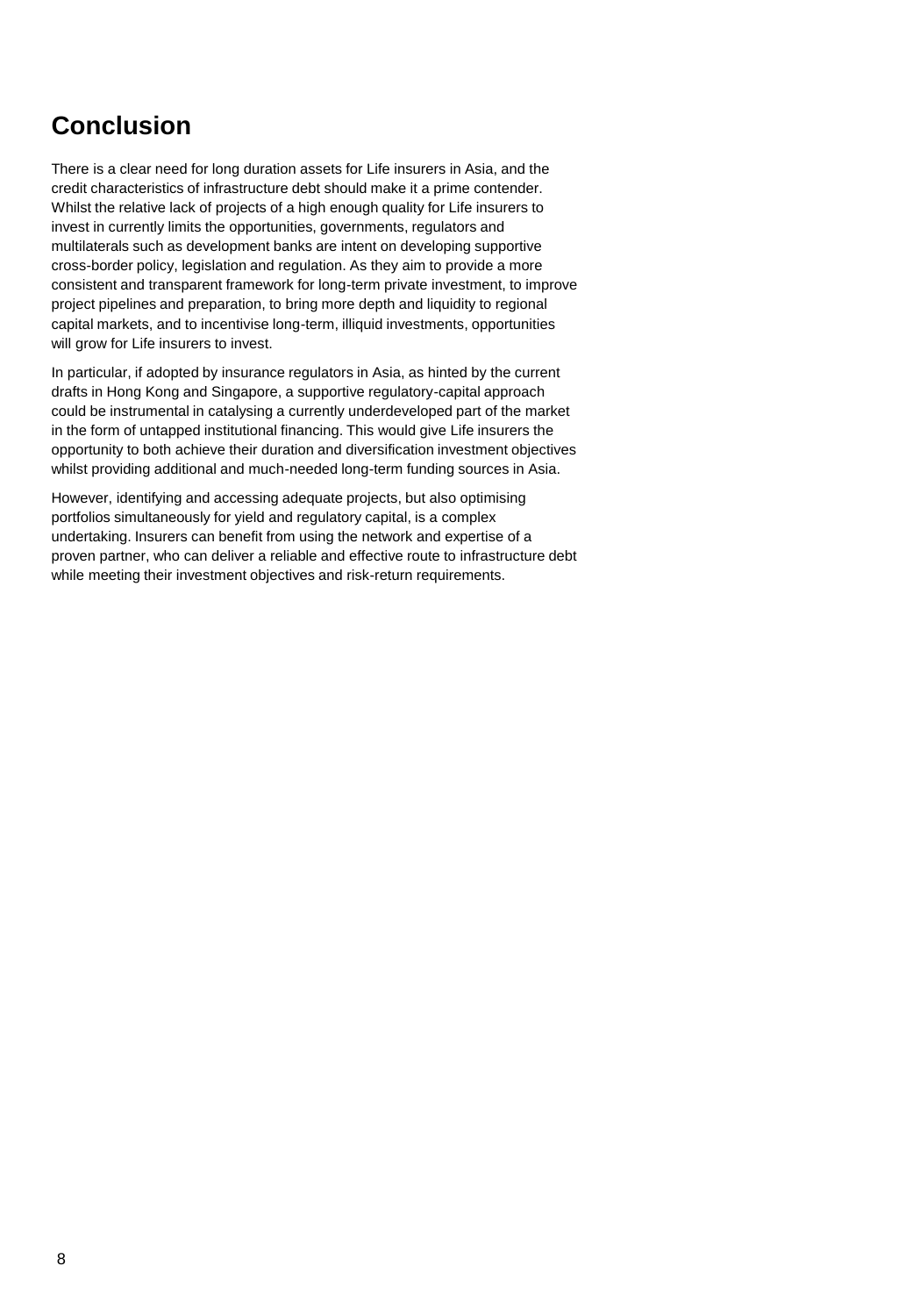# **Important Information**

**For Professional Clients and intermediaries within countries set out below; and for Institutional Investors and Financial Advisors in Canada and the US. This document should not be distributed to or relied upon by Retail clients/investors.**

**The value of investments and the income from them can go down as well as up and investors may not get back the amount originally invested. Past performance contained in this document is not a reliable indicator of future performance whilst any forecasts, projections and simulations contained herein should not be relied upon as an indication of future results. Where overseas investments are held the rate of currency exchange may cause the value of such investments to go down as well as up. Investments in emerging markets are by their nature higher risk and potentially more volatile than those inherent in some established markets. Economies in Emerging Markets generally are heavily dependent upon international trade and, accordingly, have been and may continue to be affected adversely by trade barriers, exchange controls, managed adjustments in relative currency values and other protectionist measures imposed or negotiated by the countries with which they trade. These economies also have been and may continue to be affected adversely by economic conditions in the countries in which they trade. Mutual fund investments are subject to market risks, read all scheme related documents carefully.**

The contents of this document may not be reproduced or further distributed to any person or entity, whether in whole or in part, for any purpose. All non-authorised reproduction or use of this document will be the responsibility of the user and may lead to legal proceedings. The material contained in this document is for general information purposes only and does not constitute advice or a recommendation to buy or sell investments. Some of the statements contained in this document may be considered forward looking statements which provide current expectations or forecasts of future events. Such forward looking statements are not guarantees of future performance or events and involve risks and uncertainties. Actual results may differ materially from those described in such forward-looking statements as a result of various factors. We do not undertake any obligation to update the forward-looking statements contained herein, or to update the reasons why actual results could differ from those projected in the forward-looking statements. This document has no contractual value and is not by any means intended as a solicitation, nor a recommendation for the purchase or sale of any financial instrument in any jurisdiction in which such an offer is not lawful. The views and opinions expressed herein are those of HSBC Global Asset Management at the time of preparation, and are subject to change at any time. These views may not necessarily indicate current portfolios' composition. Individual portfolios managed by HSBC Global Asset Management primarily reflect individual clients' objectives, risk preferences, time horizon, and market liquidity. Foreign and emerging markets. Investments in foreign markets involve risks such as currency rate fluctuations, potential differences in accounting and taxation policies, as well as possible political, economic, and market risks. These risks are heightened for investments in emerging markets which are also subject to greater illiquidity and volatility than developed foreign markets. This commentary is for information purposes only. It is a marketing communication and does not constitute investment advice or a recommendation to any reader of this content to buy or sell investments nor should it be regarded as investment research. It has not been prepared in accordance with legal requirements designed to promote the independence of investment research and is not subject to any prohibition on dealing ahead of its dissemination. We accept no responsibility for the accuracy and/or completeness of any third party information obtained from sources we believe to be reliable but which have not been independently verified.

HSBC Global Asset Management is a group of companies in many countries and territories throughout the world that are engaged in investment advisory and fund management activities, which are ultimately owned by HSBC Holdings Plc. (HSBC Group). HSBC Global Asset Management is the brand name for the asset management business of HSBC Group. The above communication is distributed by the following entities:

- In Argentina by HSBC Administradora de Inversiones S.A.S.G.F.C.I., Sociedad Gerente de Fondos Comunes de Inversión, registered with the Comisión Nacional de Valores (CNV) under N° [1];
- In Australia, this document is issued by HSBC Global Asset Management (Australia), the sales and distribution arm of HSBC global funds for Australian investors and a division of HSBC Bank Australia Limited ABN 48 006 434 162, AFSL 232595, for HSBC Global Asset Management (Hong Kong) Limited ARBN 132 834 149 ("HSBC"). This document is not available for distribution to retail clients (as defined under the Corporations Act). HSBC Global Asset Management (Hong Kong) Limited is exempt from the requirement to hold an Australian financial services license under the Corporations Act in respect of the financial services it provides. HSBC Global Asset Management (Hong Kong) Limited is regulated by the Securities and Futures Commission of Hong Kong under the Hong Kong laws, which differ from Australian laws.
- in Austria by HSBC Global Asset Management (Österreich) GmbH which is regulated by the Financial Market Supervision in Austria (FMA);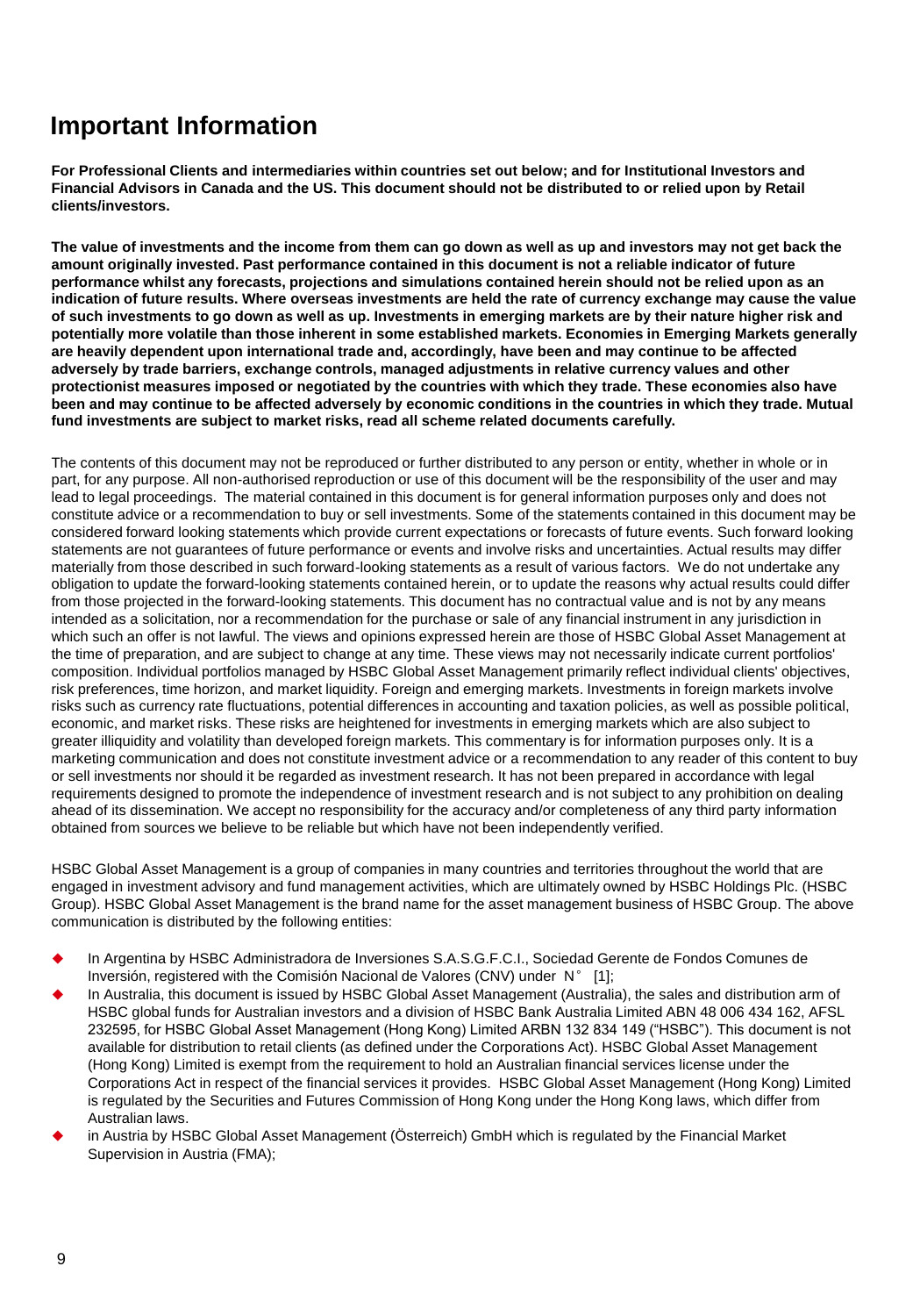- in Bermuda by HSBC Global Asset Management (Bermuda) Limited, of 37 Front Street, Hamilton, Bermuda which is licensed to conduct investment business by the Bermuda Monetary Authority;
- in Canada by HSBC Global Asset Management (Canada) Limited which provides its services as a dealer in all provinces of Canada except Prince Edward Island and also provides services in Northwest Territories. HSBC Global Asset Management (Canada) Limited provides its services as an advisor in all provinces of Canada except Prince Edward Island;
- in Chile: Operations by HSBC's headquarters or other offices of this bank located abroad are not subject to Chilean inspections or regulations and are not covered by warranty of the Chilean state. Further information may be obtained about the state guarantee to deposits at your bank or on www.sbif.cl;
- in Colombia: HSBC Bank USA NA has an authorized representative by the Superintendencia Financiera de Colombia (SFC) whereby its activities conform to the General Legal Financial System. SFC has not reviewed the information provided to the investor. This document is for the exclusive use of institutional investors in Colombia and is not for public distribution;
- in Finland, Norway, Denmark and Sweden by HSBC Global Asset Management (France), a Portfolio Management Company authorised by the French regulatory authority AMF (no. GP99026) and through the Stockholm branch of HSBC Global Asset Management (France), regulated by the Swedish Financial Supervisory Authority (Finansinspektionen);
- in France, Belgium, Netherlands, Luxembourg, Portugal, Greece by HSBC Global Asset Management (France), a Portfolio Management Company authorised by the French regulatory authority AMF (no. GP99026);
- in Germany by HSBC Global Asset Management (Deutschland) GmbH which is regulated by BaFin;
- in Hong Kong by HSBC Global Asset Management (Hong Kong) Limited, which is regulated by the Securities and Futures Commission;
- in India by HSBC Asset Management (India) Pvt Ltd. which is regulated by the Securities and Exchange Board of India;
- in Italy and Spain by HSBC Global Asset Management (France), a Portfolio Management Company authorised by the French regulatory authority AMF (no. GP99026) and through the Italian and Spanish branches of HSBC Global Asset Management (France), regulated respectively by Banca d'Italia and Commissione Nazionale per le Società e la Borsa (Consob) in Italy, and the Comisión Nacional del Mercado de Valores (CNMV) in Spain;
- in Mexico by HSBC Global Asset Management (Mexico), SA de CV, Sociedad Operadora de Fondos de Inversión, Grupo Financiero HSBC which is regulated by Comisión Nacional Bancaria y de Valores;
- in the United Arab Emirates, Qatar, Bahrain & Kuwait by HSBC Bank Middle East Limited which are regulated by relevant local Central Banks for the purpose of this promotion and lead regulated by the Dubai Financial Services Authority.
- in Oman by HSBC Bank Oman S.A.O.G regulated by Central Bank of Oman and Capital Market Authority of Oman;
- in Peru: HSBC Bank USA NA has an authorized representative by the Superintendencia de Banca y Seguros in Perú whereby its activities conform to the General Legal Financial System - Law No. 26702. Funds have not been registered before the Superintendencia del Mercado de Valores (SMV) and are being placed by means of a private offer. SMV has not reviewed the information provided to the investor. This document is for the exclusive use of institutional investors in Perú and is not for public distribution;
- in Singapore by HSBC Global Asset Management (Singapore) Limited, which is regulated by the Monetary Authority of Singapore;
- in Switzerland by HSBC Global Asset Management (Switzerland) AG whose activities are regulated in Switzerland and which activities are, where applicable, duly authorised by the Swiss Financial Market Supervisory Authority. Intended exclusively towards qualified investors in the meaning of Art. 10 para 3, 3bis and 3ter of the Federal Collective Investment Schemes Act (CISA);
- in Taiwan by HSBC Global Asset Management (Taiwan) Limited which is regulated by the Financial Supervisory Commission R.O.C. (Taiwan);
- in the UK by HSBC Global Asset Management (UK) Limited, which is authorised and regulated by the Financial Conduct Authority;
- and in the US by HSBC Global Asset Management (USA) Inc. which is an investment adviser registered with the US Securities and Exchange Commission.

#### INVESTMENT PRODUCTS:

Are not a deposit or other obligation of the bank or any of its affiliates;

- Not FDIC insured or insured by any federal government agency of the United States;
- Not guaranteed by the bank or any of its affiliates; and
- $\blacklozenge$  Are subject to investment risk, including possible loss of principal invested.

Copyright © HSBC Global Asset Management Limited 2019. All rights reserved. No part of this publication may be reproduced, stored in a retrieval system, or transmitted, on any form or by any means, electronic, mechanical, photocopying, recording, or otherwise, without the prior written permission of HSBC Global Asset Management Limited.

XB 1019 – until 20/03/2020